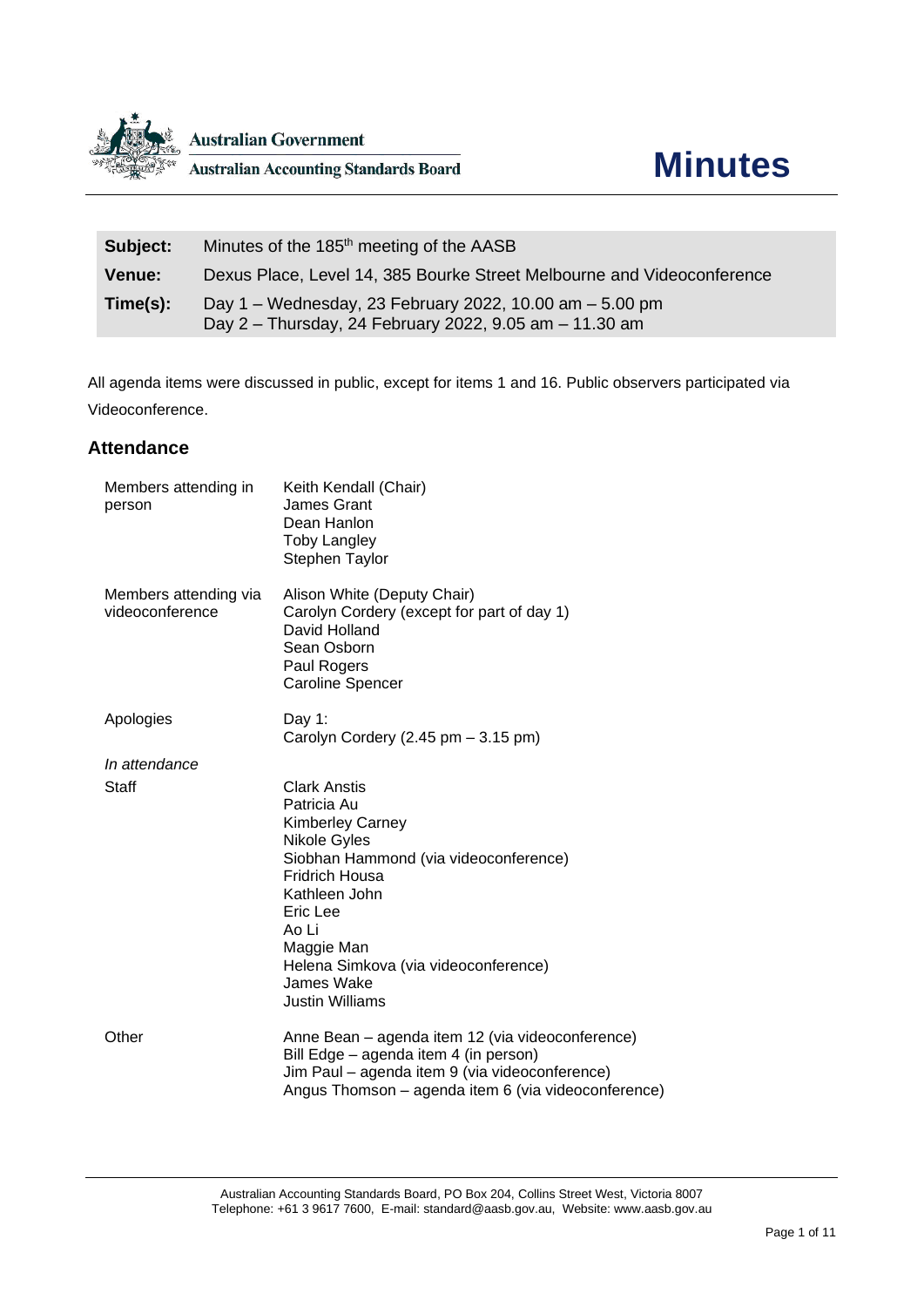

### **Agenda and Chair's Report**

Agenda Item 1 – discussed in private

The Chair noted the significant items on the agenda and provided the Board with an update on recent and future activities.

### **Apologies, Declarations of Interest, Minutes and Approvals Out of Session**

Agenda Item 2

### *Apologies*

An apology was noted from Carolyn Cordery for part of day 1.

#### *Declarations of Interest*

Members indicated that, in the normal course of their day-to-day professional responsibilities, they deal with a broad range of financial reporting issues. Members have adopted the standing policy in respect of declarations of interest that a specific declaration will be made where there is a particular interest in an issue before the Board.

Sean Osborn declared a particular interest in the public sector agenda items: insurance activities in the public sector (agenda item 6) and fair value measurement for not-for-profit entities (agenda item 9).

#### *Minutes*

The Board approved the minutes of the one hundred and eighty-fourth meeting, held on 10-11 November 2021.

#### *Approvals Out of Session*

The Board noted the out-of-session approval of the following documents since the previous meeting report:

- ED 316 *Non-Current Liabilities with Covenants*
- ED 317 *Supplier Finance Arrangements*
- AASB 2021-6 *Amendments to Australian Accounting Standards – Disclosure of Accounting Policies: Tier 2 and Other Australian Accounting Standards*
- AASB 2021-7 *Amendments to Australian Accounting Standards – Effective Date of Amendments to AASB 10 and AASB 128 and Editorial Corrections*.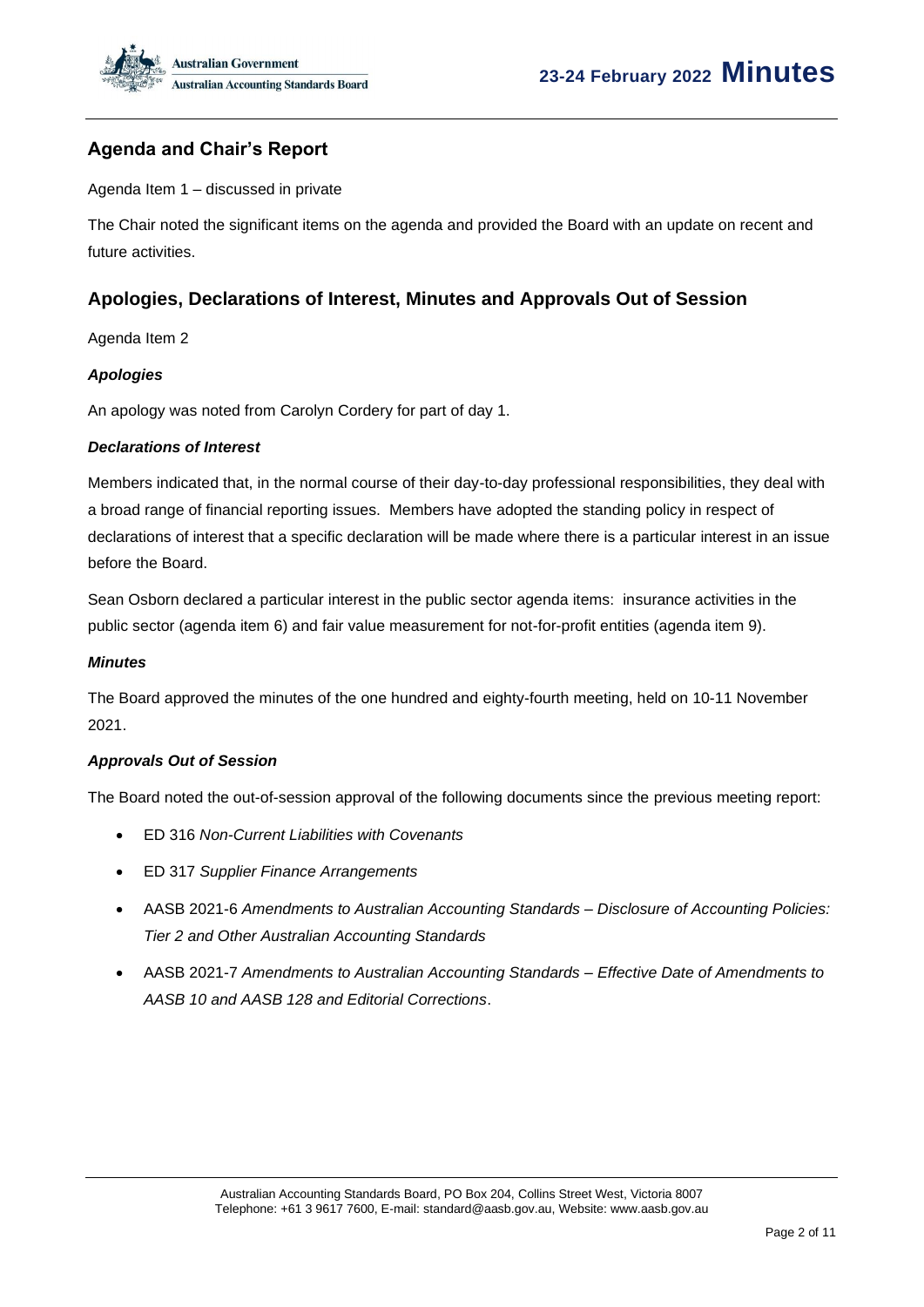

### **Sustainability Reporting**

Agenda Item 3

### *Position Statement on Extended External Reporting (ITC 48)*

The Board considered feedback on the draft Position Statement in Invitation to Comment ITC 48 *Extended External Reporting*, which proposed that the Board adopt an interim position to support the voluntary application of the recommendations of the Task Force on Climate-related Financial Disclosures. The Board decided to approve and publish the Position Statement on Extended External Reporting without amendment.

#### *Sustainability Reporting Project*

The Board considered feedback on ITC 46 *AASB Agenda Consultation 2022–2026* regarding its proposed sustainability reporting project. The Board noted significant support for the Board to undertake a project on this topic and decided to add the project to its work program. The Board noted that the positioning of sustainability reporting requirements in the Australian reporting environment and clearly defining the scope of the work on sustainability reporting should be a priority when developing a draft project plan for future consideration.

The Board made the following preliminary decisions to assist staff in developing the draft project plan:

- (a) the work of the International Sustainability Standards Board (ISSB) should be used as the foundation, with modification for Australian matters and requirements. The Board further clarified that the focus for the project should be to prioritise international alignment and only amend (or add to) international sustainability reporting requirements where it is necessary to do so to meet the needs of Australian stakeholders;
- (b) in developing any modifications for Australian-specific circumstances, the Board noted the importance of leveraging off the work of existing sustainability reporting standard-setters and framework providers; and
- (c) the initial scope of the project relates to for-profit entities, with the draft project plan to address how to respond to feedback from for-profit entities of all sizes, not only larger listed entities. The Board decided to consider the not-for-profit sector at a later stage and asked staff to continue to engage with not-for-profit private and public sector entities in considering the initial project development.

The Board considered the preliminary work on the sustainability reporting due process and decided to apply its existing Due Process Framework for Setting Standards.

A draft project plan will be considered at a future Board meeting.

Action: Staff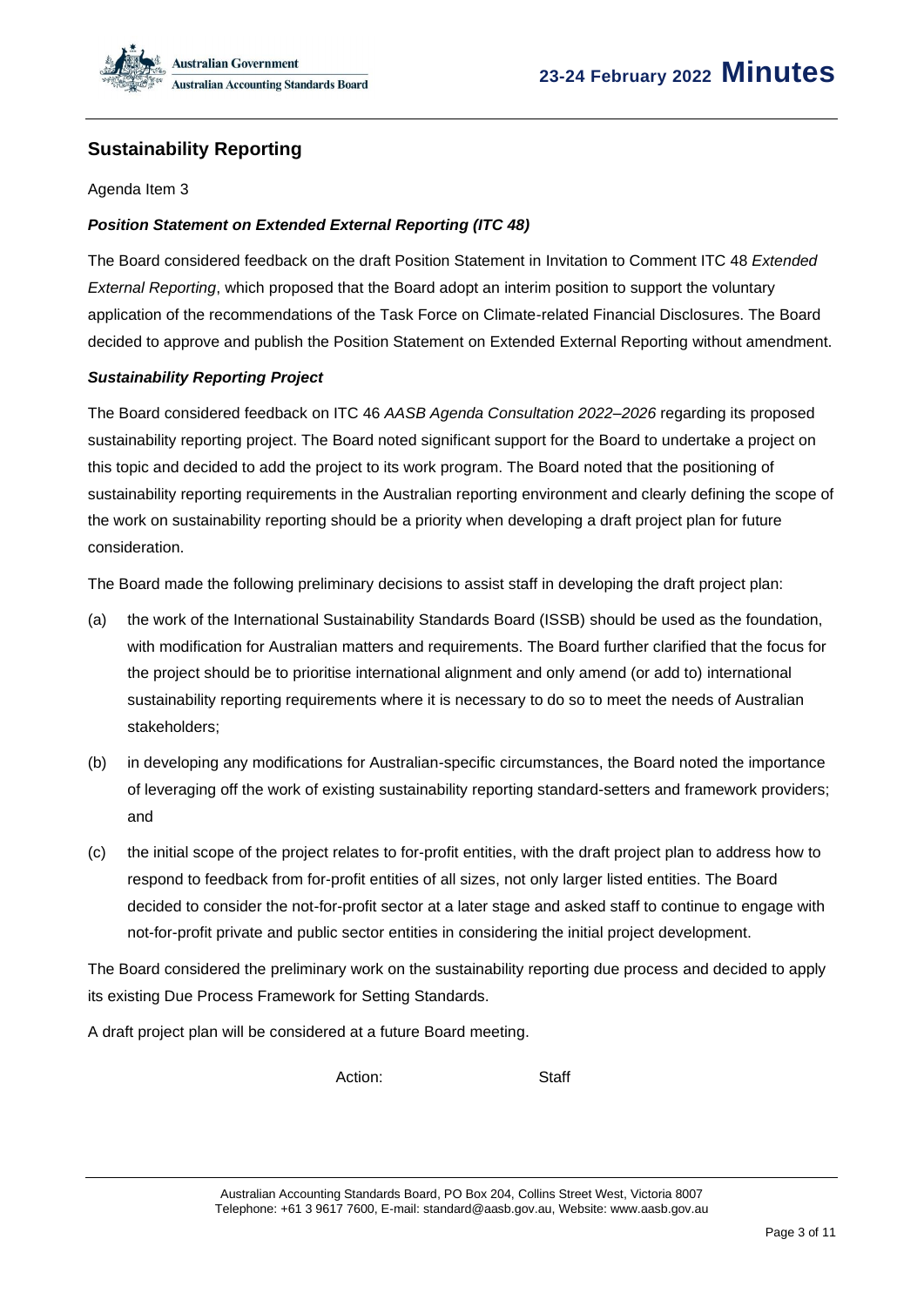

### **AUASB Update**

#### Agenda Item 4

Bill Edge, Chair of the Auditing and Assurance Standards Board (AUASB), provided an update on the activities of the AUASB.

### **Agenda Consultation**

Agenda Item 5

The Board noted submissions and other feedback received in response to ITC 46 *AASB Agenda Consultation 2022*–*2026* and a roundtable conducted in February 2022. A summary of the feedback received is expected to considered by the Board at the May 2022 meeting.

Action: Staff

### **Insurance Activities in the Public Sector**

#### Agenda Item 6

The Board decided to issue an Exposure Draft that proposes:

- (a) modifications to AASB 17 *Insurance Contracts* for application by public sector entities; and
- (b) deferring the mandatory application date of AASB 17 for all public sector entities until annual reporting periods beginning on or after 1 July 2025, with early adoption permitted.

In approving the Exposure Draft, the Board considered the information gathered from stakeholder field testing of the proposed indicators for determining whether a public sector entity's arrangements would be within the scope of AASB 17.

The Board also decided to issue a Fatal-Flaw Review (FFR) draft version of a Standard proposing consequential amendments to various AASB pronouncements that would:

- (a) amend AASB pronouncements that refer to AASB 17, AASB 4 *Insurance Contracts* and AASB 1023 *General Insurance Contracts* to continue to apply AASB 4 and AASB 1023 to public sector entities for annual periods beginning on or after 1 January 2023 but before 1 July 2025; and
- (b) repeal AASB 1038 *Life Insurance Contracts* and supersede Interpretation 1047 *Professional Indemnity Claims Liabilities in Medical Defence Organisations*, which are no longer needed for annual periods beginning on or after 1 January 2023 for either private sector or public sector entities.

The Exposure Draft and the FFR draft Standard are expected to be issued in March 2022 for a 90-day comment period.

Action: Staff

Australian Accounting Standards Board, PO Box 204, Collins Street West, Victoria 8007 Telephone: +61 3 9617 7600, E-mail: standard@aasb.gov.au, Website: www.aasb.gov.au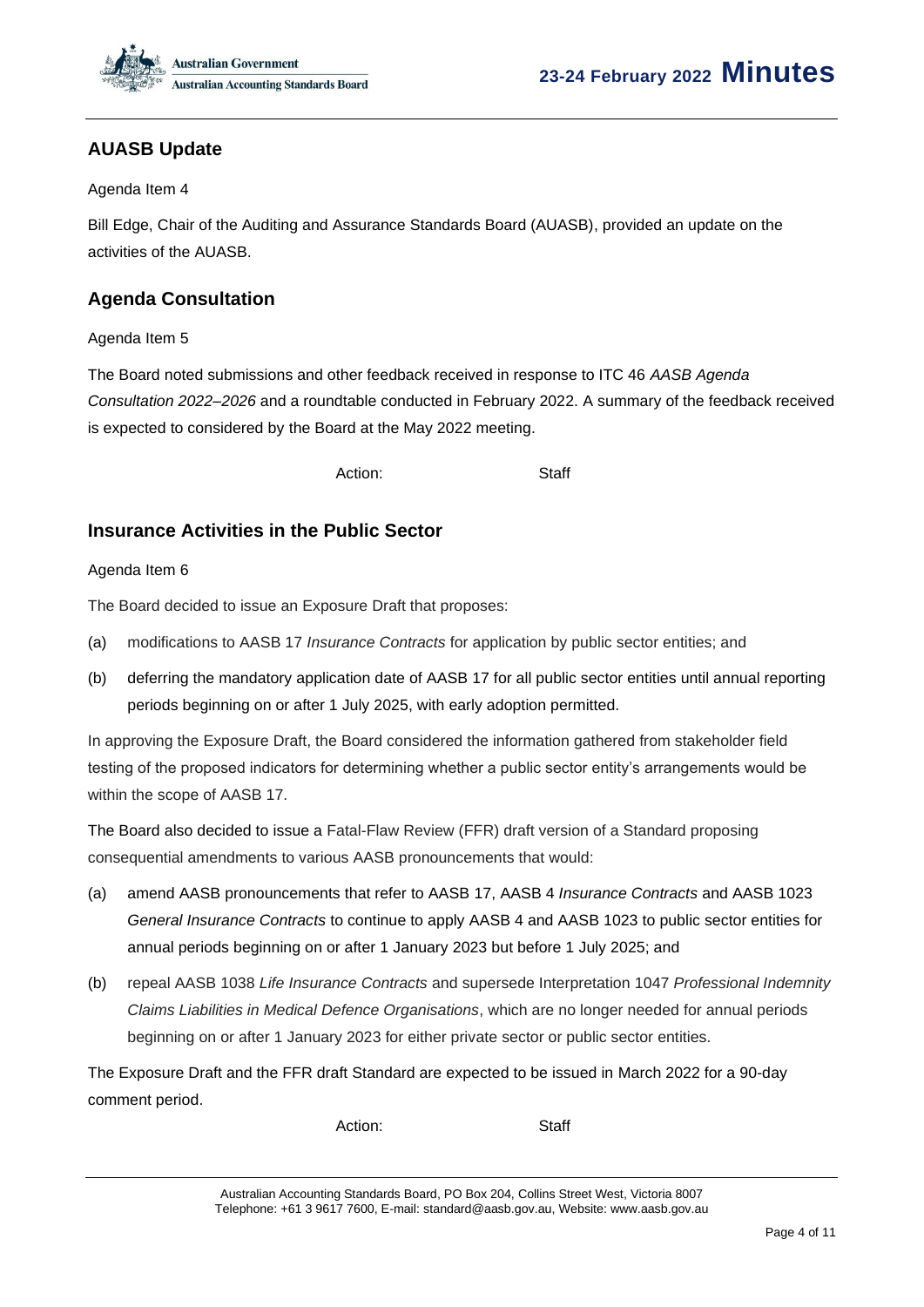### **Classification of Debt with Covenants as Current or Non-current**

#### Agenda Item 7

The Board deliberated its response to the IASB Exposure Draft ED/2021/9 *Non-current Liabilities with Covenants* (AASB ED 316). The Board decided that its submission would support the proposed clarification that conditions with which an entity must comply within twelve months after the reporting date have no effect on whether the entity has, at the end of the reporting period, a right to defer settlement of a liability for at least twelve months after the reporting period.

The Board also decided to support the proposals in the ED on disclosure requirements, clarification of circumstances where entities do not have the right to defer settlement for at least twelve months after the reporting date and further deferral of the effective date of the IFRS amendments *Classification of Liabilities as Current or Non-current* (these amendments were made by the Board through AASB 2020-1 *Amendments to Australian Accounting Standards – Classification of Liabilities as Current or Non-current*).

However, the Board decided to include the following comments and suggestions for consideration by the IASB:

- (a) the IASB should consider whether the principles underlying the proposals in the ED are consistent with the IASB's Primary Financial Statements project, the Management Commentary project and IFRS 7 *Financial Instruments: Disclosures* and ensure that duplicative requirements are avoided;
- (b) develop additional guidance concerning aggregation criteria to help entities with the identification of similar economic characteristics for specified conditions when disclosing the conditions;
- (c) require entities to disclose whether and how an entity expects to comply with the conditions after the end of the reporting period only if the entity would not have complied with the specified conditions based on its circumstances at the end of the reporting period;
- (d) whether the proposed disclosure requirement regarding whether and how an entity expects to comply with the conditions after the end of the reporting period should be subject to an "undue cost" or similar proviso; and
- (e) clarify the requirement regarding uncertain future events (paragraph 72C(b)) and develop application guidance.

The Board disagreed with the proposals in the ED to:

- (a) require an entity to present separately in its statement of financial position non-current liabilities that are subject to compliance with specified conditions within twelve months after the reporting period. The Board will suggest that note disclosure would be sufficient; and
- (b) require an entity to apply the amendments retrospectively. Instead, the Board will suggest that prospective application would be appropriate.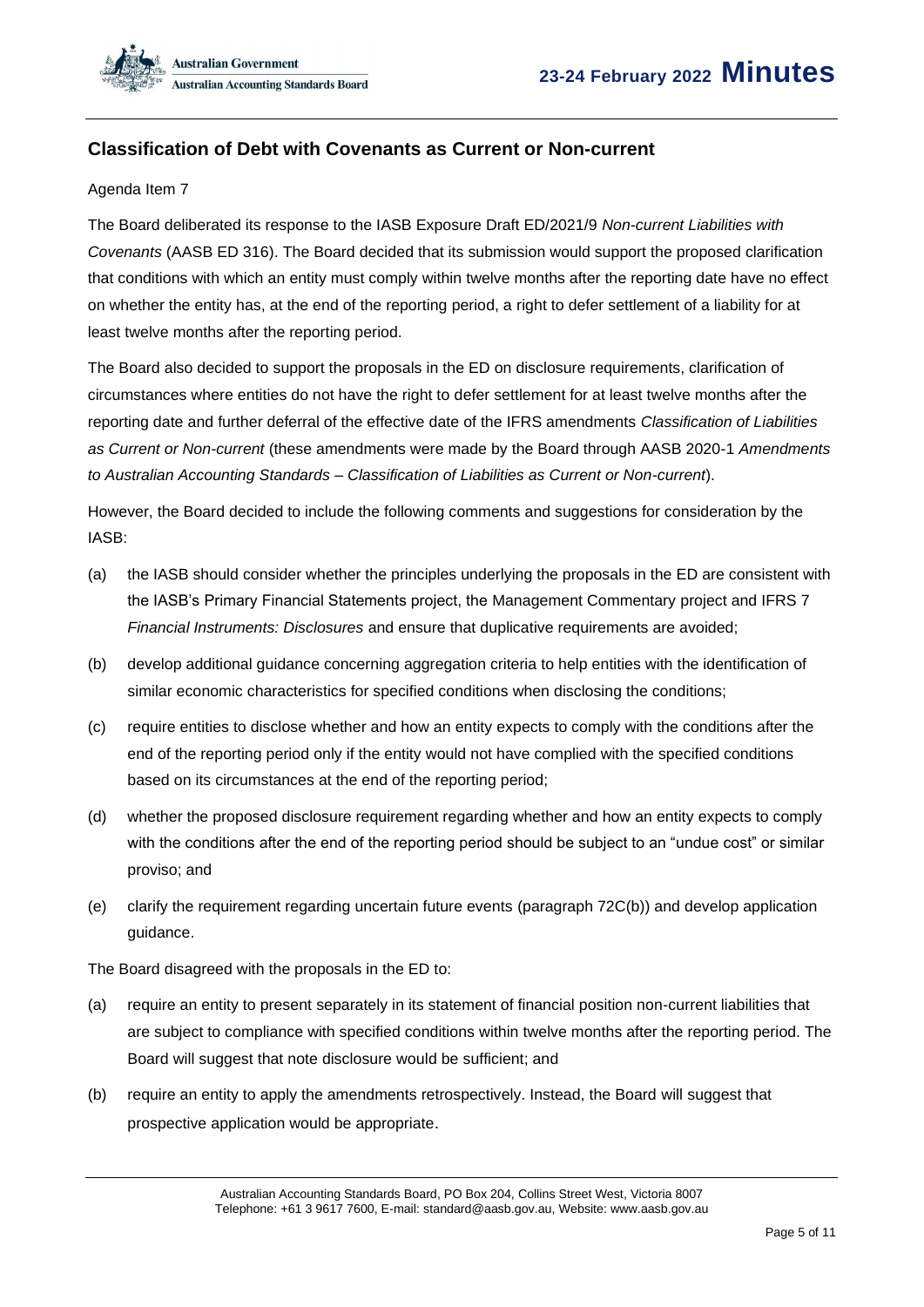

The submission to the IASB will be finalised by the Chair.

Action: Staff

Chair

# **Extending Transition Relief under AASB 1**

Agenda Item 8

The Board decided to proceed with the proposals in ED 315 *Extending Transition Relief under AASB 1*, with only minimal changes.

The amendments to AASB 1 *First-time Adoption of Australian Accounting Standards* and AASB 1053 *Application of Tiers of Australian Accounting Standards* will assist entities with the first-time preparation of general purpose financial statements (GPFS) in some circumstances by:

- (a) allowing for-profit and not-for-profit subsidiaries preparing GPFS for the first time to apply the optional exemption in AASB 1 paragraph D16(a) and measure their assets and liabilities at the carrying amounts that would be included in the parent's consolidated financial statements where the parent has already adopted either Australian Accounting Standards or IFRS Standards; and
- (b) clarifying that for-profit private sector entities transitioning from unconsolidated Tier 2 Reduced Disclosure Requirements GPFS to consolidated Tier 2 – Simplified Disclosures GPFS can apply AASB 1 when preparing consolidated financial statements for the first time.

The Board also decided to amend AASB 1 paragraph D17 to allow a parent that becomes a first-time adopter of Australian Accounting Standards in its consolidated financial statements later than its subsidiary to use the amounts included in the subsidiary's separate financial statements where the subsidiary has already adopted either Australian Accounting Standards or IFRS Standards.

An amending Standard, with an effective date of annual periods ending on or after 30 June 2022, is expected to be issued in April 2022. The drafting of the Standard will be finalised by a sub-committee of the Board.

Action: Staff

Sub-committee

### **Fair Value Measurement for Not-for-Profit Public Sector Entities**

### Agenda Item 9

After considering stakeholder comments received from targeted outreach in December 2021 and January 2022, the Board decided to issue an Exposure Draft that will propose adding authoritative implementation guidance and illustrative examples to AASB 13 *Fair Value Measurement* for application by not-for-profit (NFP) public sector entities.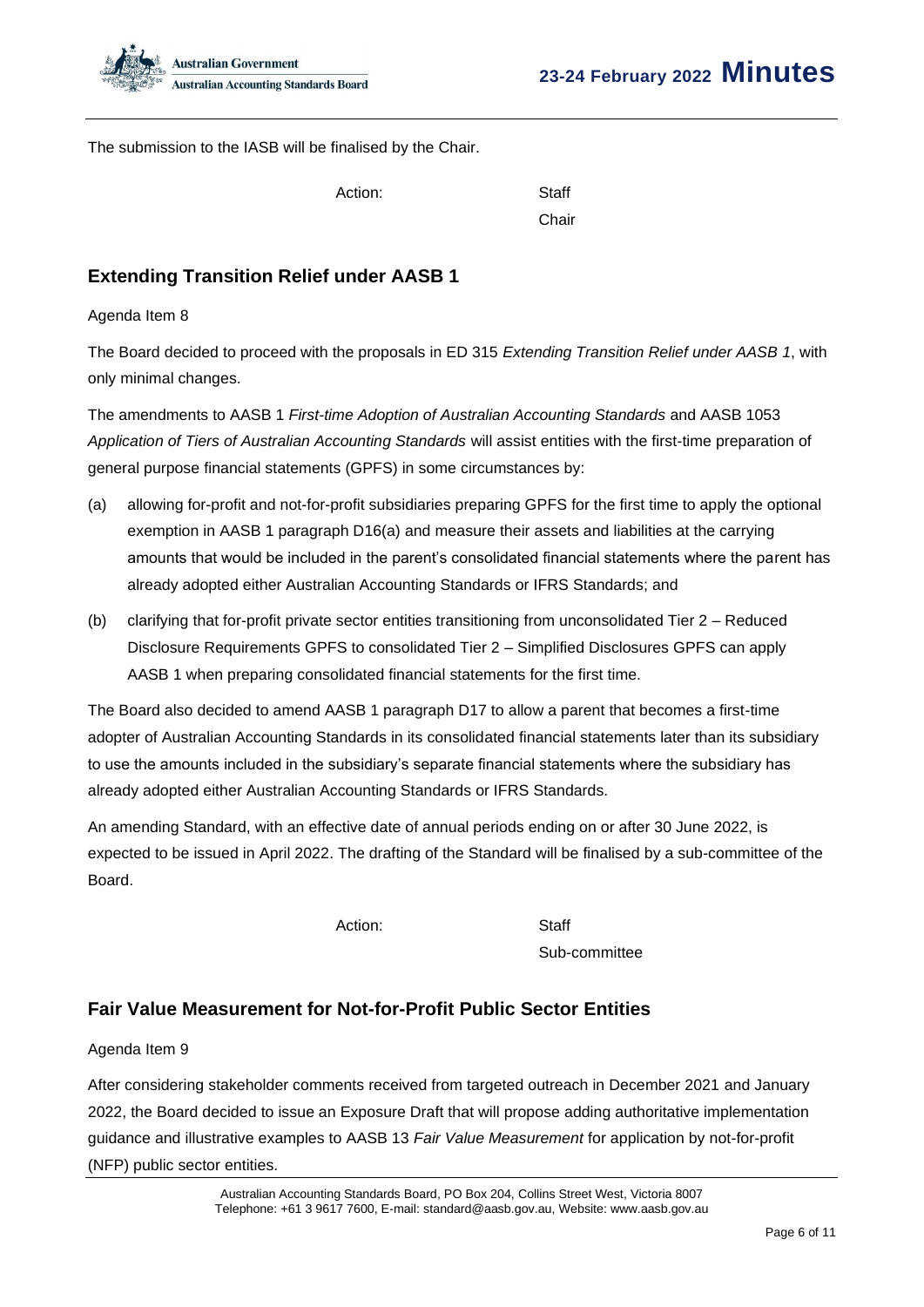The proposed implementation guidance would, in respect of fair value measurement of non-financial assets not held primarily for their ability to generate net cash inflows:

- (a) clarify the circumstances in which an entity is permitted to use its own assumptions;
- (b) regarding the highest and best use of such an asset:
	- (i) clarify how the 'financially feasible use' concept in AASB 13 paragraph 28(c) should be applied; and
	- (ii) require that the presumption in AASB 13 paragraph 29 that the asset's current use is its highest and best use is rebutted when, and only when, the appropriate level of the entity's management is committed at the measurement date to a plan to locate a buyer of the asset or to use the asset for an alternative purpose;
- (c) when measuring the current replacement cost of such an asset (applying the cost approach), require an entity to:
	- (i) assume that the asset will be replaced in its existing location, even if it would be feasible to replace the asset in a cheaper location;
	- (ii) adjust the estimated replacement cost of a reference asset for any differences between the current service capacity and standard of finish of the reference asset and the asset subject to measurement;
	- (iii) assume that the asset presently does not exist and all components of the asset need to be replaced. Therefore, all necessary costs intrinsically linked to acquiring or constructing the subject asset at the measurement date are included in the asset's current replacement cost;
	- (iv) exclude from the subject asset's current replacement cost any costs of restoring another entity's assets disrupted upon constructing the subject asset, if that entity is part of the same consolidated group as the holder of the subject asset; and
	- (v) not identify any surplus capacity of the asset that is necessary for stand-by or safety purposes as representing economic obsolescence.

The Board decided not to propose guidance for NFP public sector entities regarding whether to include borrowing costs in measuring the current replacement cost of such an asset.

The Board proposes that the authoritative implementation guidance would be required to be applied prospectively for annual periods beginning on or after 1 January 2024, with earlier application permitted.

The Exposure Draft is expected to be issued in March 2022 for a 90-day comment period. The drafting of the ED will be finalised by a sub-committee of the Board.

Action: Staff

Sub-committee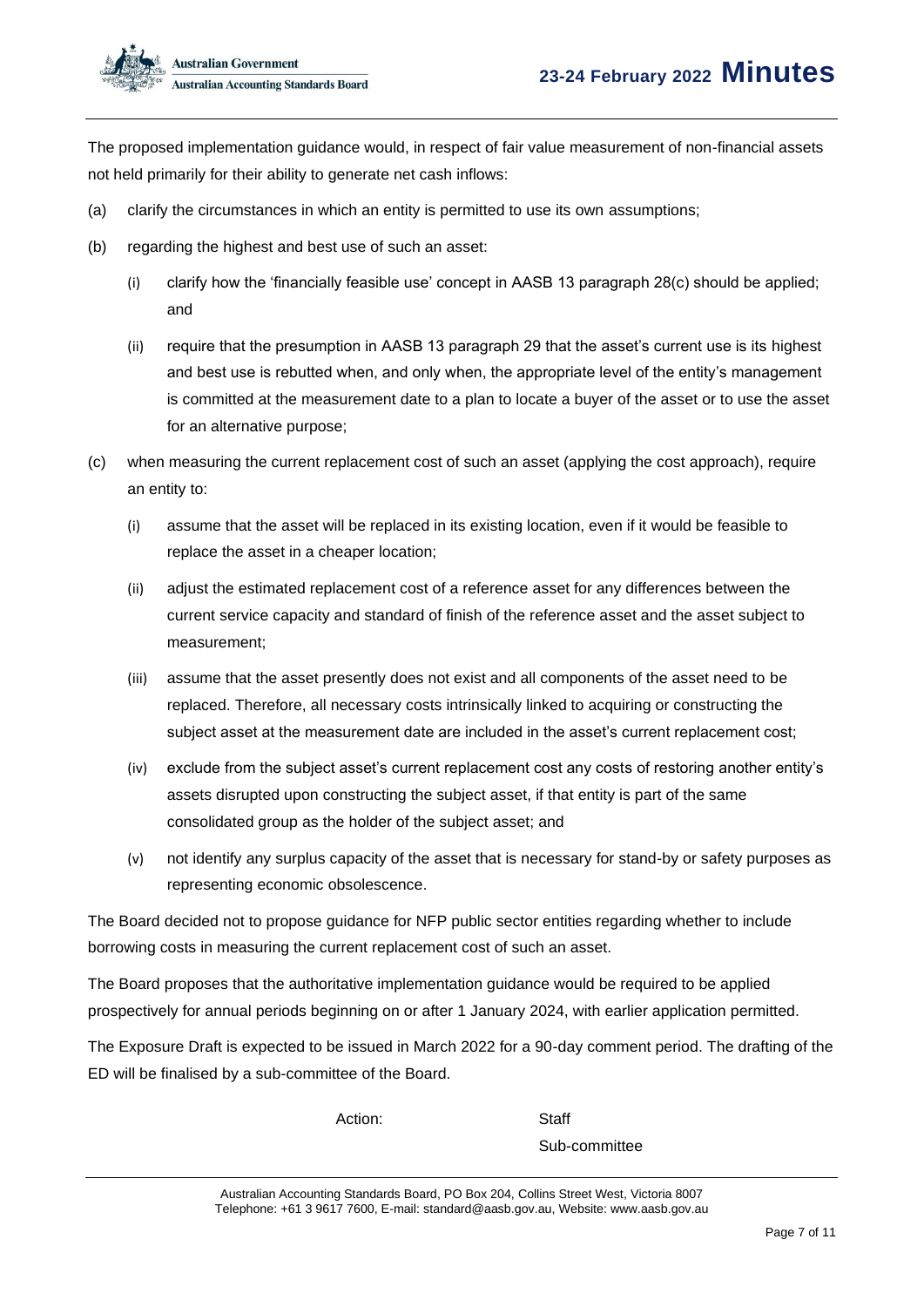

### **Research Update**

#### Agenda Item 10

The Board noted a report of recent Research Centre activities, including:

- (a) staff presented on the draft staff paper on *Intangible Assets: Reducing the Financial Statements Gap Through Improved Disclosures* and progress made in joint research with the Malaysian Accounting Standards Board on transition requirements and practical expedients under IFRS 16 *Leases* at the 13th Asian-Oceanian Standard-Setters Group annual meeting in November 2021;
- (b) planning for the inaugural 2022 AASB Dialogue Series, which is to commence in March 2022;
- (c) launching the AASB Working Paper Series in April 2022, to be hosted on the Social Science Research Network (SSRN) website, a new initiative to encourage researchers to work on research projects relevant to AASB work; and
- (d) planning the 2022 AASB Research Forum, to be held on Monday, 5 December 2022.

Action: Staff

### **Not-for-Profit Private Sector Financial Reporting Framework**

#### Agenda Item 11

The Board decided to include the following proposals in the Discussion Paper (DP) on Tier 3 reporting requirements for not-for-profit (NFP) private sector entities.

#### *Investment property and property, plant and equipment*

Tier 3 reporting requirements should require:

- (a) separate classification, recognition and measurement requirements for investment property versus property, plant and equipment (PP&E);
- (b) subsequent measurement for:
	- (i) investment property using either the cost model or the fair value model; and
	- (ii) PP&E using either the cost model or the revaluation model, with guidance to be developed for depreciation under the revaluation model; and
- (c) all borrowing costs to be recognised as an expense when incurred, which would be a simplification of the requirements in AASB 123 *Borrowing Costs*.

The Board observed that this approach would require a Tier 3 entity that elects to revalue its investment property or PP&E to measure fair value in accordance with AASB 13 *Fair Value Measurement.* However, the Board decided to seek stakeholder feedback through the DP on simplifications that should be considered for the revaluation of investment property and PP&E.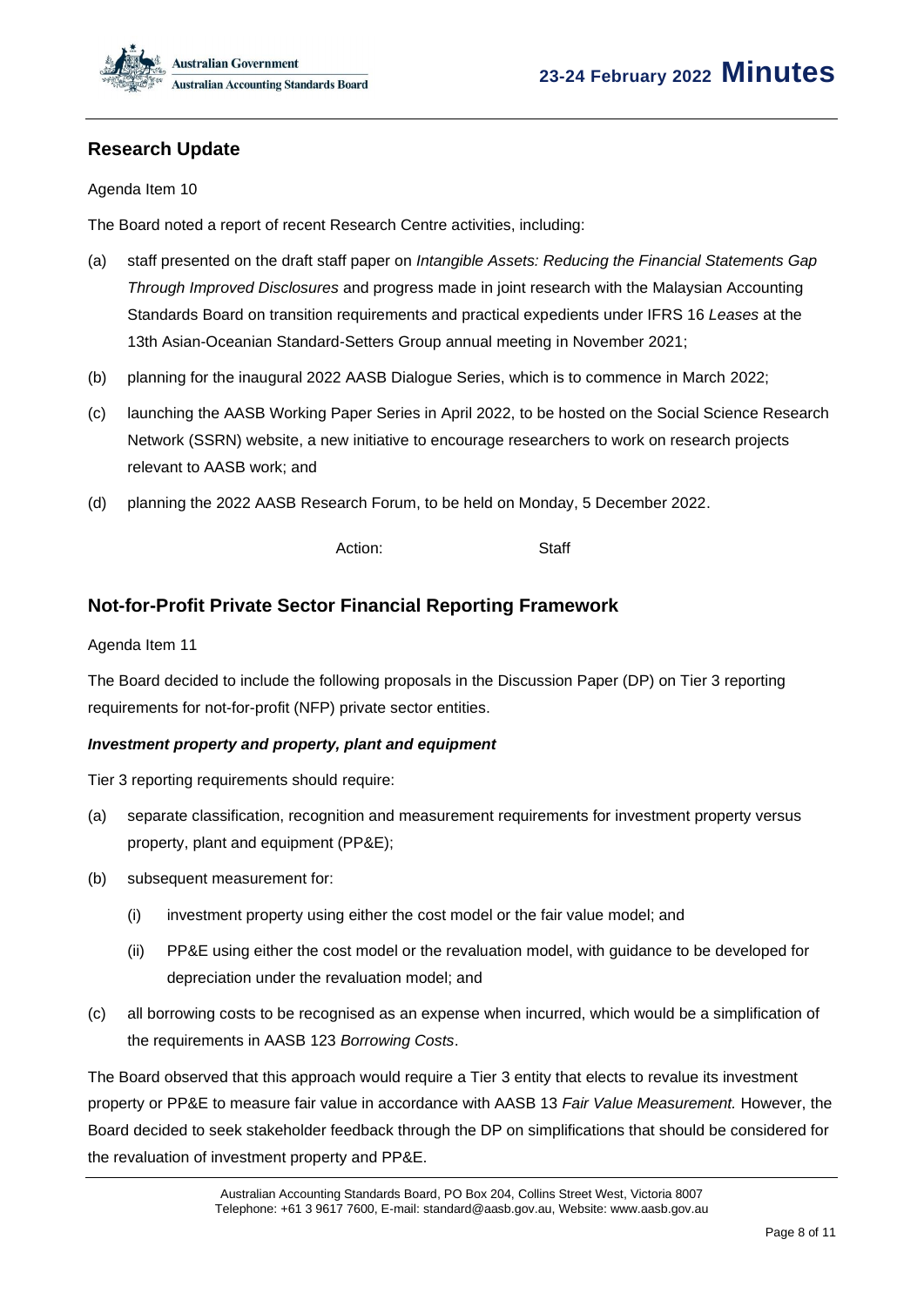

### *Employee benefits*

The Board decided that all short-term and long-term employee benefits should be measured on an undiscounted basis. The Board decided that the measurement of employee benefits relating to long-service leave should still reflect the probability that payment will be required and to develop guidance in the form of a rebuttable presumption for the application of that requirement. The Board directed staff to conduct further research on the possible content and form of such guidance.

#### *Income/revenue – grants, donations and bequests*

The Board decided to consider potential options for income accounting simplification for Tier 3 entities for inclusion in the DP and provided initial feedback to staff on the options for the accounting for grants, donations and bequests that should be considered further in developing proposals for the DP.

The Board appointed a sub-committee to review the drafting of the DP in its current form.

Action: Staff

Sub-committee

### **Supply Chain Financing**

#### Agenda Item 12

The Board deliberated its response to the IASB Exposure Draft ED/2021/10 *Supplier Finance Arrangements* (AASB ED 317). The ED proposes narrow-scope amendments to improve the disclosure of supplier finance arrangements under IAS 7 *Statement of Cash Flows* and the guidance in IFRS 7 *Financial Instruments: Disclosures*. Overall, the Board decided to support the proposals, with some additional recommendations.

Although the Board agrees with identifying the scope of supplier finance arrangements by description rather than a prescriptive definition, it will suggest amending the proposed description to clarify that such arrangements are characterised by an entity entering into an arrangement with one or more third-party finance providers or an intermediary.

The Board considered the proposed requirement for entities to disclose the carrying amount of financial liabilities for which suppliers have already received payment under supplier finance arrangements and decided to suggest that the IASB consider requiring entities to disclose a reconciliation of the movements between their opening and closing financed amounts instead. The Board will also suggest referring to disclosure of payment terms rather than payment due dates.

The Board agrees with the proposal that supplier finance arrangements should be added as an example within the requirements of IFRS 7 to disclose information about changes in liabilities arising from financing activities and about an entity's exposure to liquidity risk. The Board will also suggest requiring disclosure of material payments under supplier finance arrangements that are financing cash outflows either as a separate line item in the statement of cash flows or in the notes.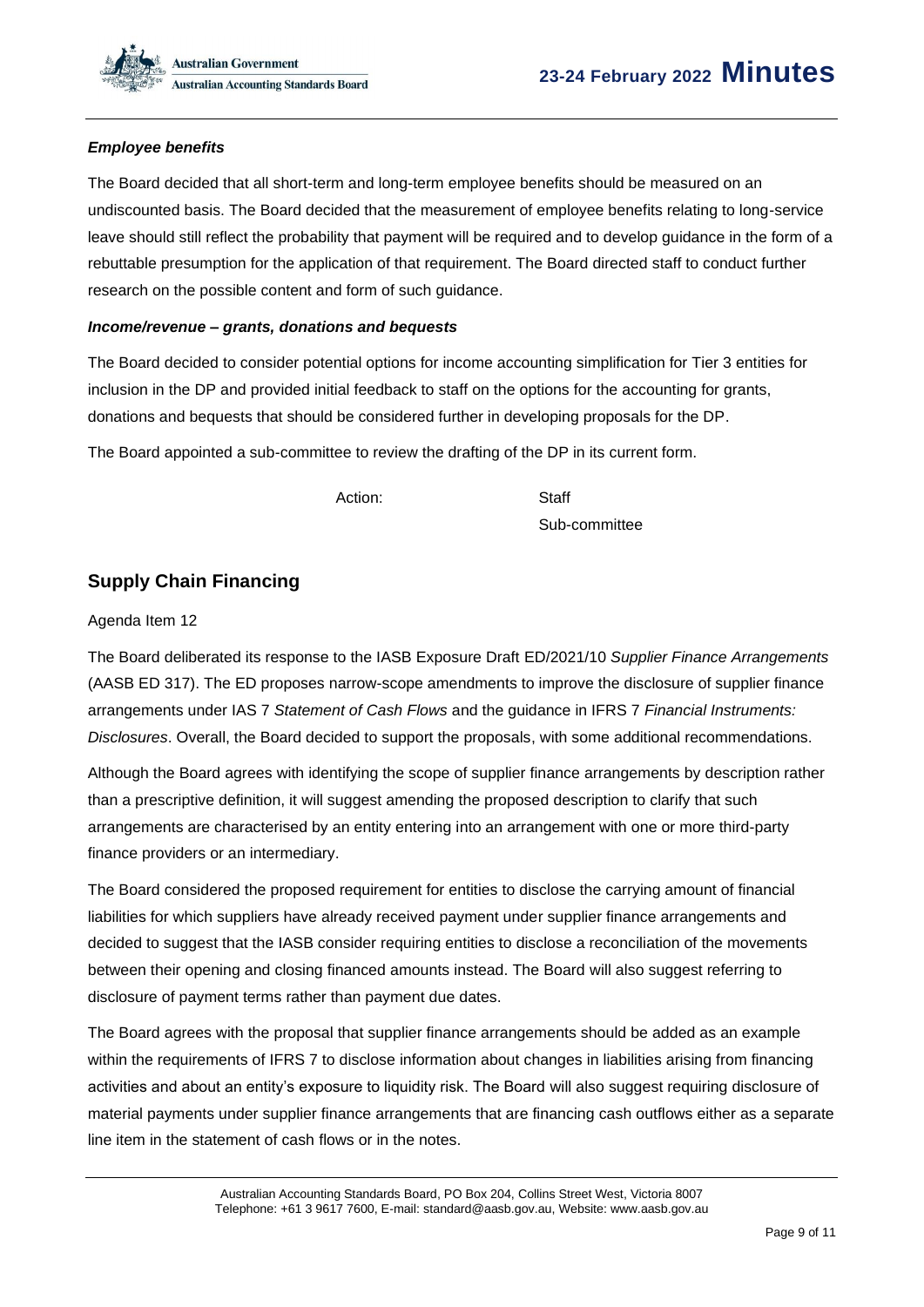The submission to the IASB will be finalised by the Chair.

Action: Staff

Chair

# **Accounting Policy Disclosures in Special Purpose Financial Statements of Certain For-Profit Private Sector Entities**

### Agenda Item 13

The Board confirmed its previous decision (in November 2020) to proceed with the proposals in ED 302 *Amendments to Australian Accounting Standards – Disclosures in Special Purpose Financial Statements of Certain For-Profit Private Sector Entities* with some changes.

The amendments to AASB 1054 *Australian Additional Disclosures* and AASB 1057 *Application of Australian Accounting Standards* are relevant to for-profit private sector entities that are required only by their constituting document or another document (being a document created before 1 July 2021 and not amended on or after that date) to prepare financial statements that comply with Australian Accounting Standards.

When such entities prepare special purpose financial statements (SPFS) that refer to Australian Accounting Standards, the amendments will require the financial statements to include disclosures that inform users of the basis upon which they were prepared. This includes disclosing information about the material accounting policies applied in the SPFS and the extent of compliance or otherwise of those accounting policies with the recognition, measurement, consolidation and equity accounting requirements in Australian Accounting Standards.

An amending Standard, with a revised effective date of annual periods ending on or after 30 June 2022, is expected to be issued in May 2022. Board members agreed to provide comments to staff on the pre-ballot draft version of the Standard.

Action: Staff

Members

# **Documents Open for Comment**

### Agenda Item 14

Subject to feedback from stakeholders, the Board decided not to comment on the IFRS Interpretation Committee's tentative agenda decision on Principal versus Agent: Software Resellers.